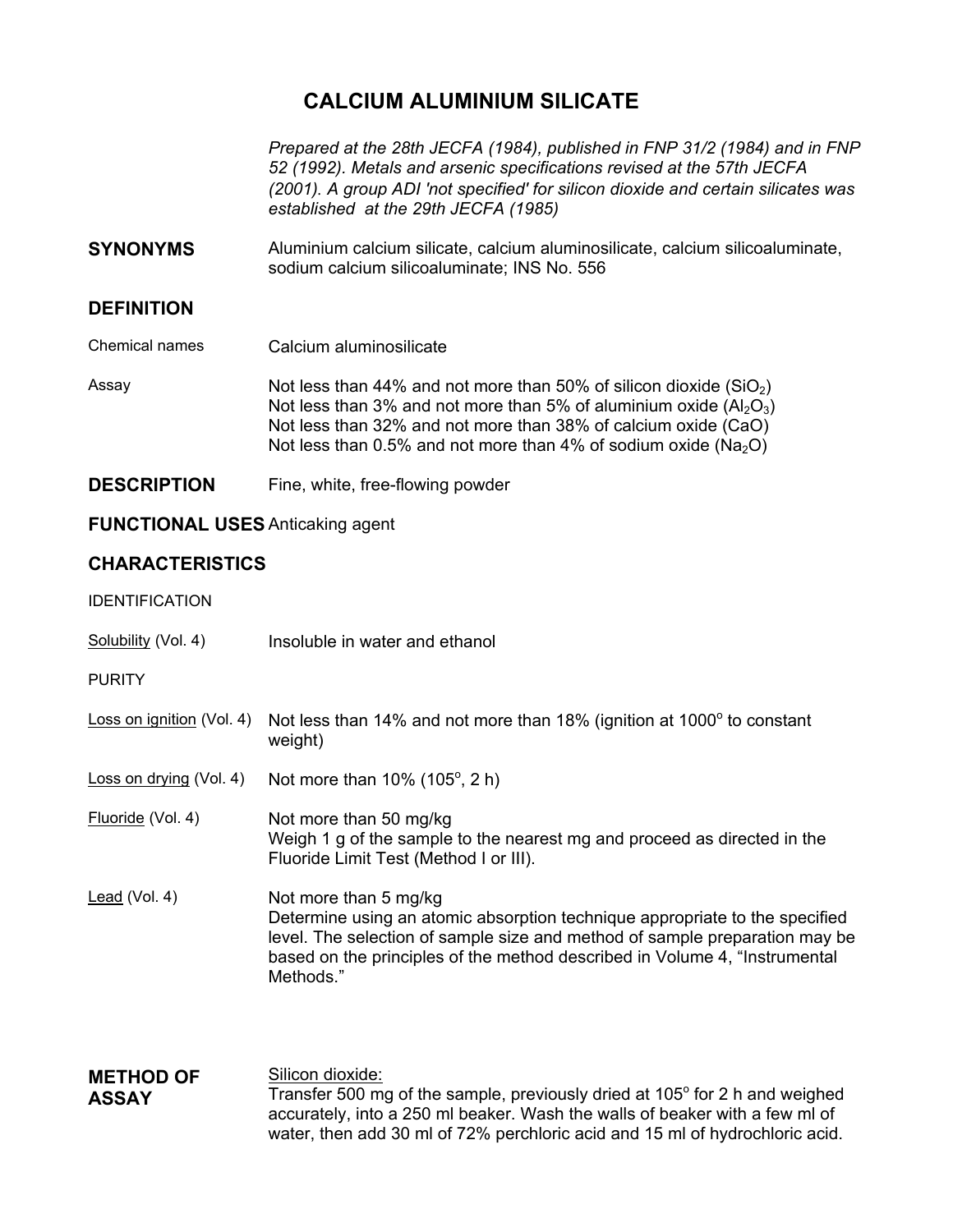Heat on a hot-plate until dense white fumes appear. Let cool. Add 15 ml of hydrochloric acid and reheat until dense fumes appear. Let cool, add 70 ml of water, and filter through Whatman No. 40 filter paper or equivalent. Wash the paper and the precipitate with hot water to remove perchloric acid. Then transfer the paper and the precipitate to a tared platinum crucible, and ignite at 900° to constant weight. Moisten the residue with a few drops of water, then add 15 ml of hydrochloric acid and 8 drops of sulfuric acid, and heat on a hotplate until white fumes of sulfur trioxide appear. Let cool. Add 5 ml of water, 10 ml of hydrofluoric acid (warning: toxic, corrosive, must not contact skin; work under fumehood) and 3 drops of sulfuric acid, then evaporate to dryness on a hotplate. Carefully heat over a flame until fumes of sulfur trioxide no longer appear. Then ignite at 900° to constant weight. The weight loss after the addition of hydrofluoric acid represents the weight of  $SiO<sub>2</sub>$ in the sample taken.

#### Aluminium oxide:

Fuse the residue obtained in the silicon dioxide determination with 2 g of potassium pyrosulfate for 5 min. Cool, dissolve the fusion in water, and dilute to 250 ml in a volumetric flask. Transfer 100 ml of the solution into a 600 mlbeaker, add 100 ml of water and 5 drops of bromotymol blue TS, and heat to as low boil. Add ammonium hydroxide, dropwise, until a blue colour appear, then boil the solution for 5 min. to expel the excess ammonia. Filter through Whatman No. 41, or equivalent filter paper, and wash the precipitate with six portions of a 1-in-50 hot ammonium chloride solution. Transfer the filter and precipitate into a tared platinum crucible, char the paper, and ignite over a Meker burner to constant weight. The weight of the residue, corrected for the ash content of the filter paper and multiplied by 2.5, represents the weight of  $Al_2O_3$  in the original sample.

## Calcium oxide:

To the combined filtrate and washings retained in the silicon dioxide determination, add, while stirring, about 30 ml of 0.05 M disodium ethylendiaminetetraacetate from a 50-ml burette. Then add 15 ml of sodium hydroxide TS and 300 g of hydroxynaphthol blue indicator, and continue the titration to a blue end point. Each ml of 0.05 M disodium ethylenediaminetetraacetate is equivalent to 2.804 mg of CaO.

#### Sodium oxide:

Transfer about 500 mg of the sample, previously dried at 105 $^{\circ}$  for 2 h, and accurately weighed, into a tared platinum dish, and moisten with 8 to 10 drops of water. Add 25 ml of 70% perchloric acid and 10 ml of hydrofluoric acid (warning: toxic, corrosive, must not contact skin; work under fumehood) and heat on a hot plate in a hood until dense white fumes of perchloric acid appear. Add 10 ml of hydrofluoric acid (warning: toxic, corrosive, must not contact skin; work under fumehood), heat again to dense white fumes, and dissolve the residue in sufficient water to make 250 ml. Set a suitable flame photometer to a wavelength of 589 nm. Adjust the instrument to zero transmittance against water, then adjust it to 100% transmittance with a standard solution containing 200 µg of sodium, in the form of the chloride, per ml. Read the percent transmittance of three other standard solutions containing 50, 100 and 150 µg each of sodium per ml, and plot the standard curve as % transmittance vs. concentration of sodium. Place a portion of the sample solution in the photometer, read the percent transmittance in the same